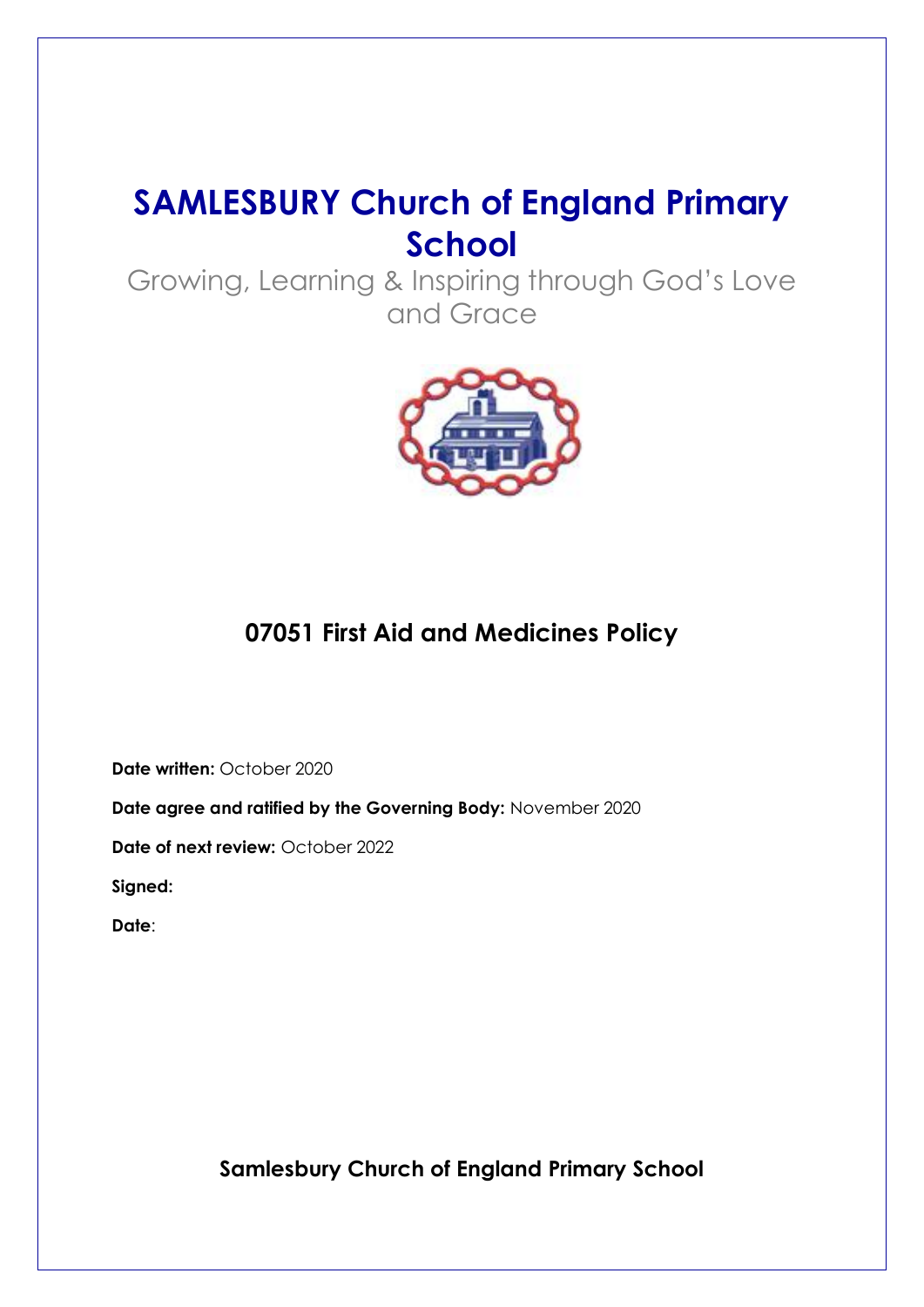## **First Aid and Medicines Policy**

#### [First aid policy September 2020](http://www.christchurch-pri.oldham.sch.uk/first-aid-policy/)

#### **1. Aims**

The aims of our first aid policy are to:

- Ensure the health and safety of all staff, pupils and visitors
- Ensure that staff and governors are aware of their responsibilities with regards to health and safety
- Provide a framework for responding to an incident and recording and reporting the outcomes
- All children have the right to feel safe and well, and know that they will be attended to with due care when in need of first aid.
- To maintain a sufficient number of staff members trained in first aid.

#### **Implementation:**

- A sufficient number of staff to be trained as First Aiders (2 with paediatric first aid and at least 3 additional staff with first aid training).
- First aid kits will be located in the first aid area (staff kitchen area).
- A confidential up-to-date register located in the first aid area will be kept of all injuries or illnesses experienced by children that require first aid.
- First aiders will be provided with basic first aid management skills, including blood spills, and a supply of protective disposable gloves will be available for use by staff.
- Minor injuries only will be treated by staff members on duty, more serious injuries -parents will be notified.
- Any children with injuries involving blood must have the wound covered at all times.
- No medication, including headache tablets or liquids, will be administered to children without the express written permission of parents or guardians.
- Parents of all children who receive first aid for head bumps, will receive a completed form indicating the nature of the injury, and treatment given. For more serious injuries/illnesses, the parents/guardians must be contacted by the administration staff so that professional treatment may be organised. Any injuries to a child's head, face or neck must be reported to parents/guardians.
- Any student who is collected from school by parents/guardians as a result of an injury, or who is administered treatment by a doctor/hospital or ambulance officer as a result of an injury, or has an injury to the head, face, neck or back, or where a teacher considers the injury to be greater than "minor" will be reported on Form HS1 – Accident/Incident Record
- Parents of ill children will be contacted to take the children home.
- All teachers and learning coaches have authority to call an ambulance immediately in an emergency. If the situation and time permit, a teacher or a member of support staff may confer with others before deciding on an appropriate course of action.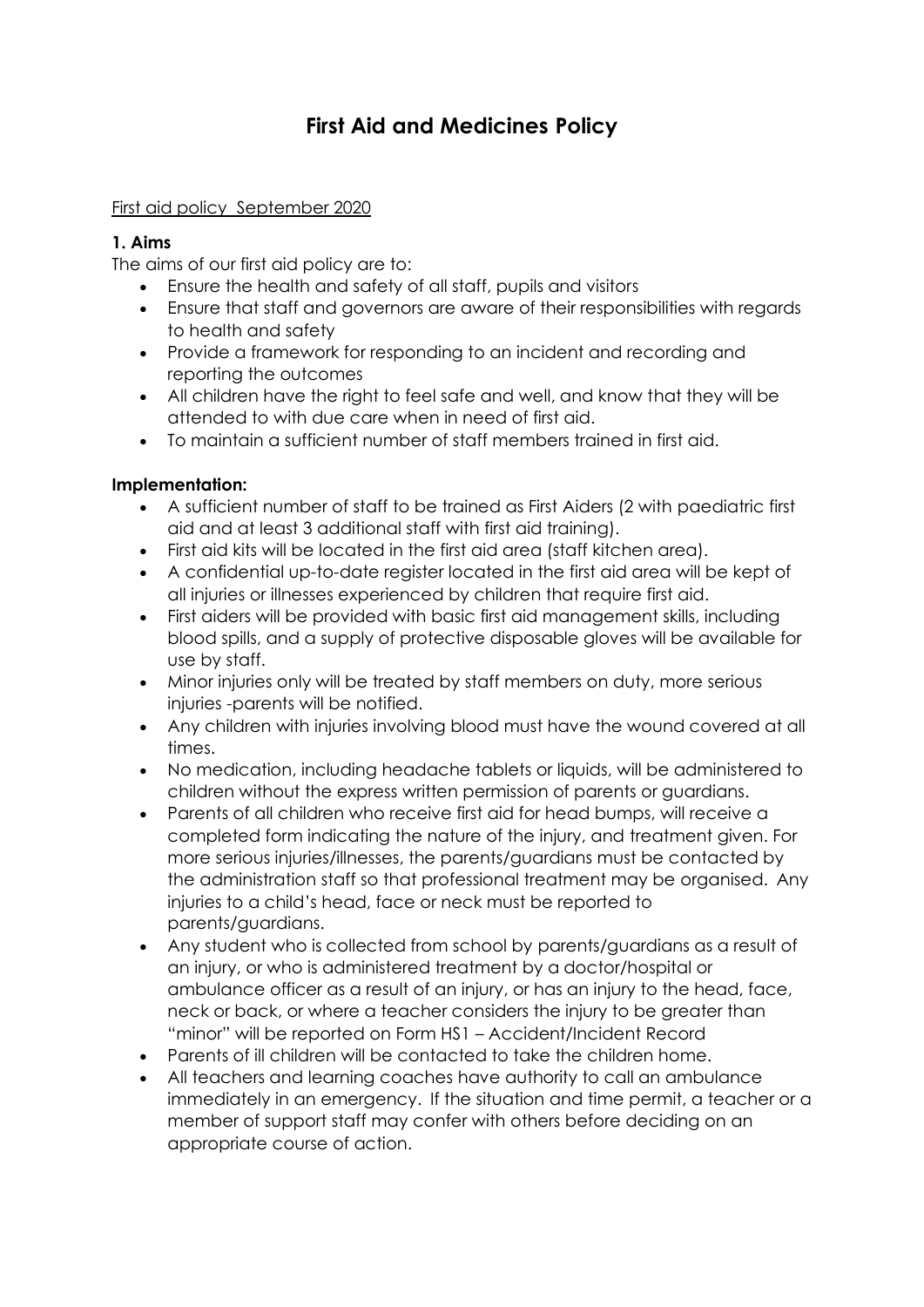- A comprehensive first aid kit will accompany all trips, along with a mobile phone.
- All children on a residential school trip will have provided a signed medical form providing medical detail and giving teachers permission to contact a doctor or ambulance should instances arise where their child requires treatment. Copies of the signed medical forms to be taken on school trips as well as kept at school.
- All children, especially those with the documented asthma management plan, will have access to their Ventolin and a spacer at all times.
- A member of staff is to be responsible for the purchase and maintenance of first aid supplies, first aid kits, ice packs and the general upkeep of the first aid area (appointed person: Sandra Hill)

## **Medicines in School**

Staff can administer medicines were:

- The medicine is prescribed, and in the original container, clearly showing the child's name, and dosage. Where the medicine can equally be safely administered at home, when the child returns from school then this should be done so. Children will be encouraged to manage their own medicines where appropriate, however they must always be given to a member of staff for safe keeping.
- Staff cannot administer medicines which are not prescribed unless there is a letter from the child's doctor.
- If children refuse to take prescribed medicines the parents will be contacted immediately, and must resolve the situation themselves.
- Should a child have long term medical needs, then a plan will be drawn up by the school, in collaboration with parents and involved agencies to ensure the continuing education of the child.
- Children may keep chronic medical support such as inhalers, about their persons and manage these themselves however school must be provided with additional inhalers so that one is always at hand in a central location.
- Members of staff who need to bring medicine to school must store their medicine in an area were children are not permitted and this must be out of sight. Under no circumstances should medicine be left in classrooms or any area which the children use.

## **2. Legislation and guidance**

This policy is based on the [Statutory Framework for the Early Years Foundation Stage,](https://www.gov.uk/government/uploads/system/uploads/attachment_data/file/596629/EYFS_STATUTORY_FRAMEWORK_2017.pdf) advice from the Department for Education on [first aid in schools](https://www.gov.uk/government/publications/first-aid-in-schools) and health and [safety in schools,](https://www.gov.uk/government/publications/health-and-safety-advice-for-schools) and the following legislation:

- [The Health and Safety \(First Aid\) Regulations 1981,](http://www.legislation.gov.uk/uksi/1981/917/regulation/3/made) which state that employers must provide adequate and appropriate equipment and facilities to enable first aid to be administered to employees, and qualified first aid personnel
- [The Management of Health and Safety at Work Regulations 1992,](http://www.legislation.gov.uk/uksi/1992/2051/regulation/3/made) which require employers to make an assessment of the risks to the health and safety of their employees
- [The Management of Health and Safety at Work Regulations 1999,](http://www.legislation.gov.uk/uksi/1999/3242/contents/made) which require employers to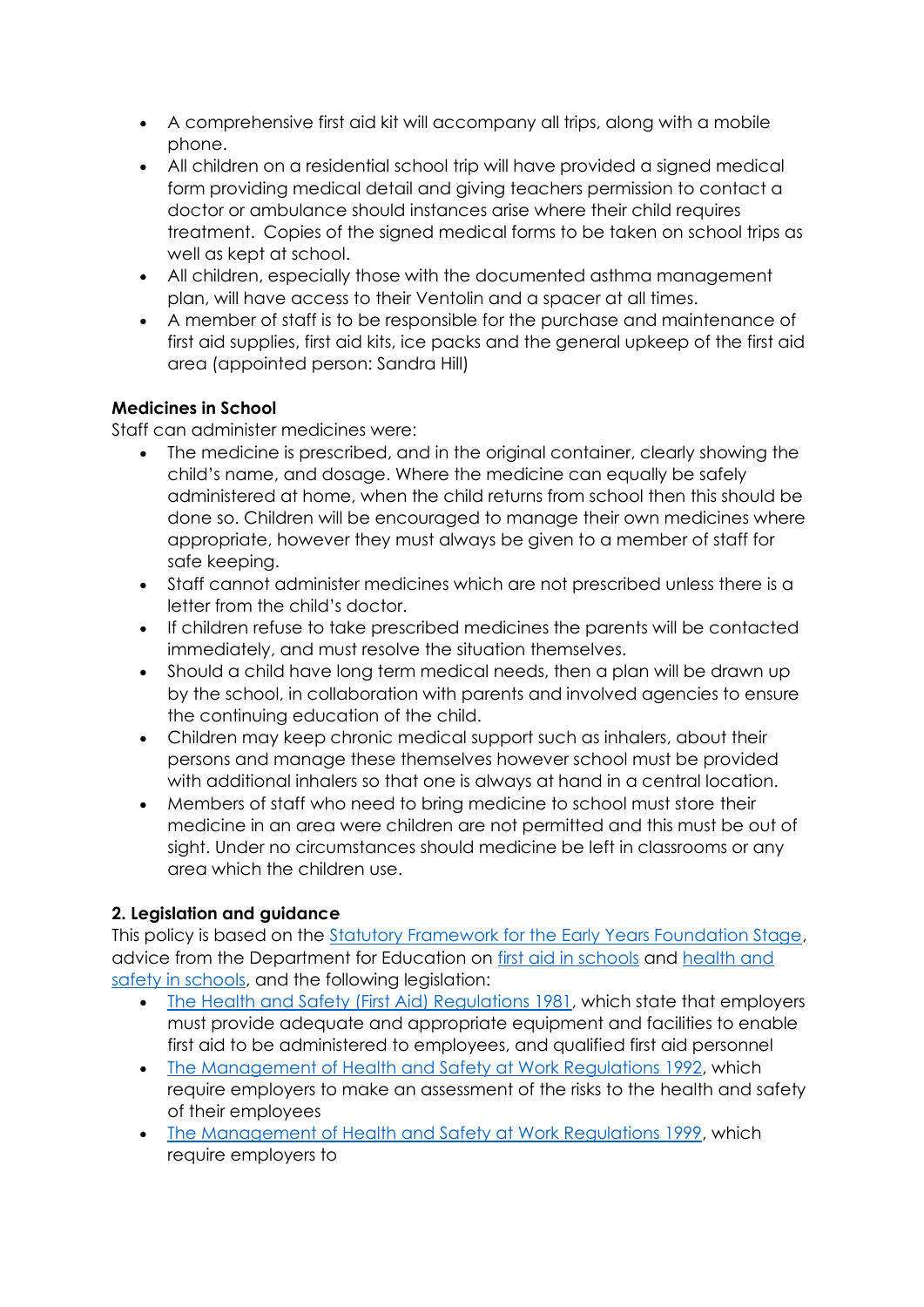carry out risk assessments, make arrangements to implement necessary measures, and arrange for appropriate information and training

- The Reporting of Injuries, Diseases and Dangerous Occurrences Regulations [\(RIDDOR\) 2013,](http://www.legislation.gov.uk/uksi/2013/1471/schedule/1/paragraph/1/made) which state that some accidents must be reported to the Health and Safety Executive (HSE), and set out the timeframe for this and how long records of such accidents must be kept
- [Social Security \(Claims and Payments\) Regulations 1979,](http://www.legislation.gov.uk/uksi/1979/628) which set out rules on the retention of accident records
- [The School Premises \(England\) Regulations 2012,](http://www.legislation.gov.uk/uksi/2012/1943/regulation/5/made) which require that suitable space is provided to cater for the medical and therapy needs of pupils

## **3. Roles and responsibilities**

## **3.1 Appointed person(s) and first aiders**

The school has 11 trained paediatric first aiders. They are responsible for:

- Taking charge when someone is injured or becomes ill
- Ensuring there is an adequate supply of medical materials in first aid kits, and replenishing the contents of these kits
- Ensuring that an ambulance or other professional medical help is summoned when appropriate

First aiders are trained and qualified to carry out the role (see section 7) and are responsible for:

- Acting as first responders to any incidents; they will assess the situation where there is an injured or ill person, and provide immediate and appropriate treatment
- Sending pupils home to recover, where necessary
- Filling in an accident report on the same day, or as soon as is reasonably practicable, after an incident (see the template in appendix 2)
- Keeping their contact details up to date

Our school's paediatric first aiders are listed in appendix 1. Their names will also be displayed prominently around the school.

## **3.2 The local authority and governing board**

Oldham Local Authority has ultimate responsibility for health and safety matters in the school, but delegates responsibility for the strategic management of such matters to the school's governing board.

The governing board delegates operational matters and day-to-day tasks to the Headteacher and staff members.

## **3.3 The Headteacher**

The Headteacher is responsible for the implementation of this policy, including:

- Ensuring that an appropriate number of trained first aid personnel are present in the school at all times
- Ensuring that first aiders have an appropriate qualification, keep training up to date and remain competent to perform their role
- Ensuring all staff are aware of first aid procedures
- Ensuring appropriate risk assessments are completed and appropriate measures are put in place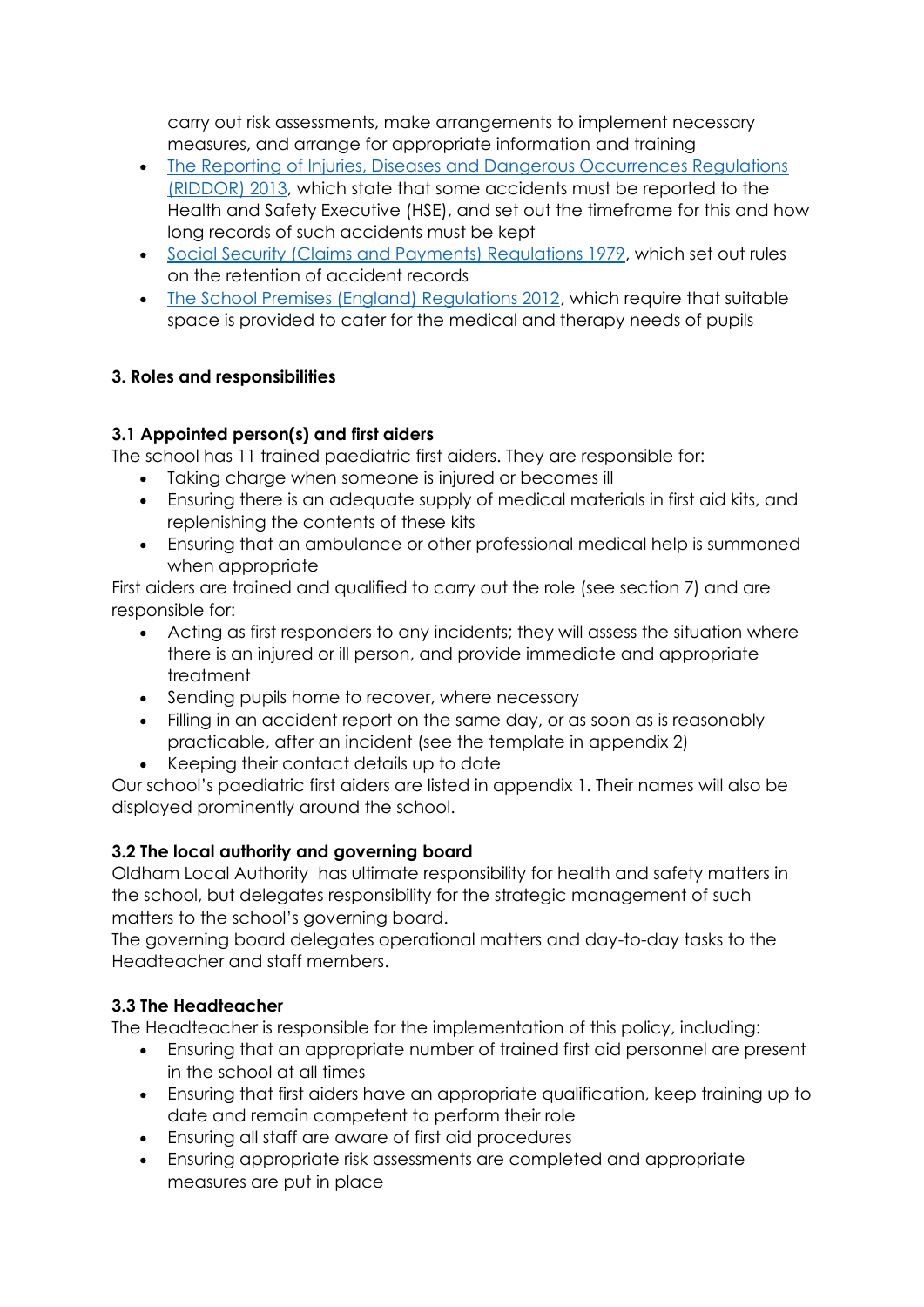- Undertaking, or ensuring that managers undertake, risk assessments, as appropriate, and that appropriate measures are put in place
- Ensuring that adequate space is available for catering to the medical needs of pupils
- Reporting specified incidents to the HSE when necessary (see section 6)

## **3.4 Staff**

School staff are responsible for:

- Ensuring they follow first aid procedures
- Ensuring they know who the first aiders in school are
- Completing accident reports (see appendix 2) for all incidents they attend to where a first aider is not called
- Informing the Headteacher or their manager of any specific health conditions or first aid needs

## **4. First aid procedures**

## **4.1 In-school procedures**

In the event of an accident resulting in injury:

- The closest member of staff present will assess the seriousness of the injury and seek the assistance of a qualified first aider, if appropriate, who will provide the required first aid treatment
- The first aider, if called, will assess the injury and decide if further assistance is needed from a colleague or the emergency services. They will remain on scene until help arrives
- The first aider will also decide whether the injured person should be moved or placed in a recovery position
- If the first aider judges that a pupil is too unwell to remain in school, parents will be contacted and asked to collect their child. Upon their arrival, the first aider will recommend next steps to the parents
- If emergency services are called, the Headteacher or if not available the School Administrator team will contact parents immediately
- The relevant member of staff will complete an accident report form on the same day or as soon as is reasonably practical after an incident resulting in an injury

## **4.2 Off-site procedures**

When taking pupils off the school premises, staff will ensure they always have the following:

- A mobile phone
- A portable first aid kit
- Information about the specific medical needs of pupils
- Access to parents' contact details

Risk assessments will be completed by the lead member of staff prior to any educational visit that necessitates taking pupils off school premises.

There will always be at least one first aider with a current paediatric first aid certificate on school trips and visits, as required by the statutory framework for the Early Years Foundation Stage.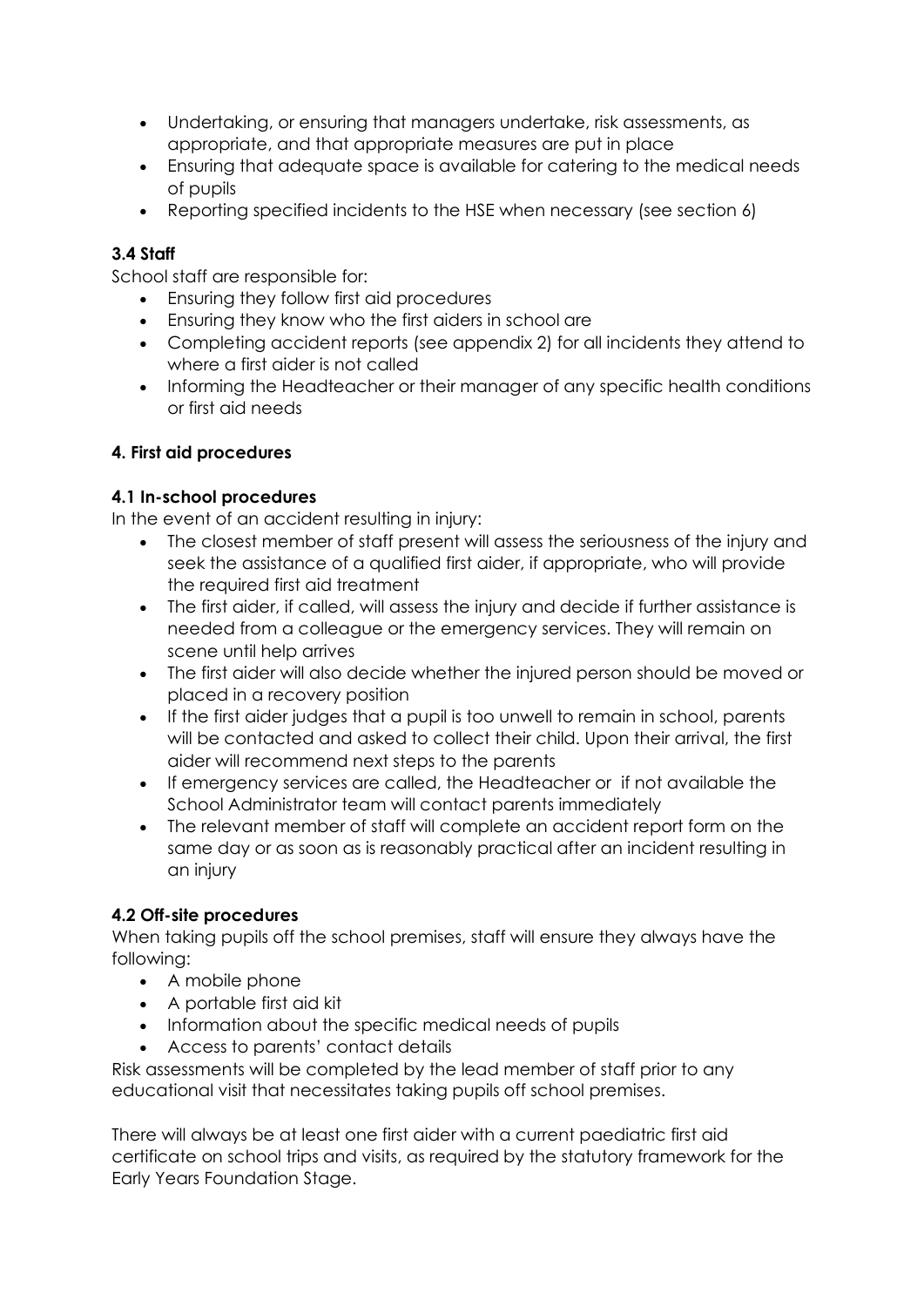There will always be at least one first aider on school trips and visits in Key Stage 1 and 2

#### **5. First aid equipment**

A typical first aid kit in our school will include the following:

- A leaflet with general first aid advice
- Regular and large bandages
- Eye pad bandages
- Triangular bandages
- Adhesive tape
- Safety pins
- Disposable gloves
- Antiseptic wipes
- Plasters of assorted sizes
- Scissors
- Cold compresses
- Burns dressings

No medication is kept in first aid kits. First aid kits are stored in:

- The main office
- The conservatory

## **6. Record-keeping and reporting**

#### **6.1 First aid and accident record book**

- A minor accident form is completed if the injury needs only very minor first aid- a wipe, cold compress, plaster or ice pack for a short time. Parents are always informed of any injuries either by a phone call or speaking with them at the end of the day.
- An AIRS 1 accident form ( Accident/Near Miss/Violence at Work Reporting Form (1.05)) will be completed by the relevant member of staff on the same day or as soon as possible after a major incident resulting in an injury
- As much detail as possible should be supplied when reporting an accident.
- A copy of the accident report form will also be added to the pupil's educational record by the school administrative team.
- Records held in the first aid and accident book will be retained by the school for a minimum of 3 years, in accordance with regulation 25 of the Social Security (Claims and Payments) Regulations 1979, an AIRS 1 form will be kept until the child is 21 years old.

#### • **6.2 Reporting to the HSE**

The Headteacher will keep a record of any accident which results in a reportable injury, disease, or dangerous occurrence as defined in the RIDDOR 2013 legislation (regulations 4, 5, 6 and 7).

The Headteacher will report these to the Health and Safety Executive as soon as is reasonably practicable and in any event within 10 days of the incident. Reportable injuries, diseases or dangerous occurrences include:

- Death
- Specified injuries, which are: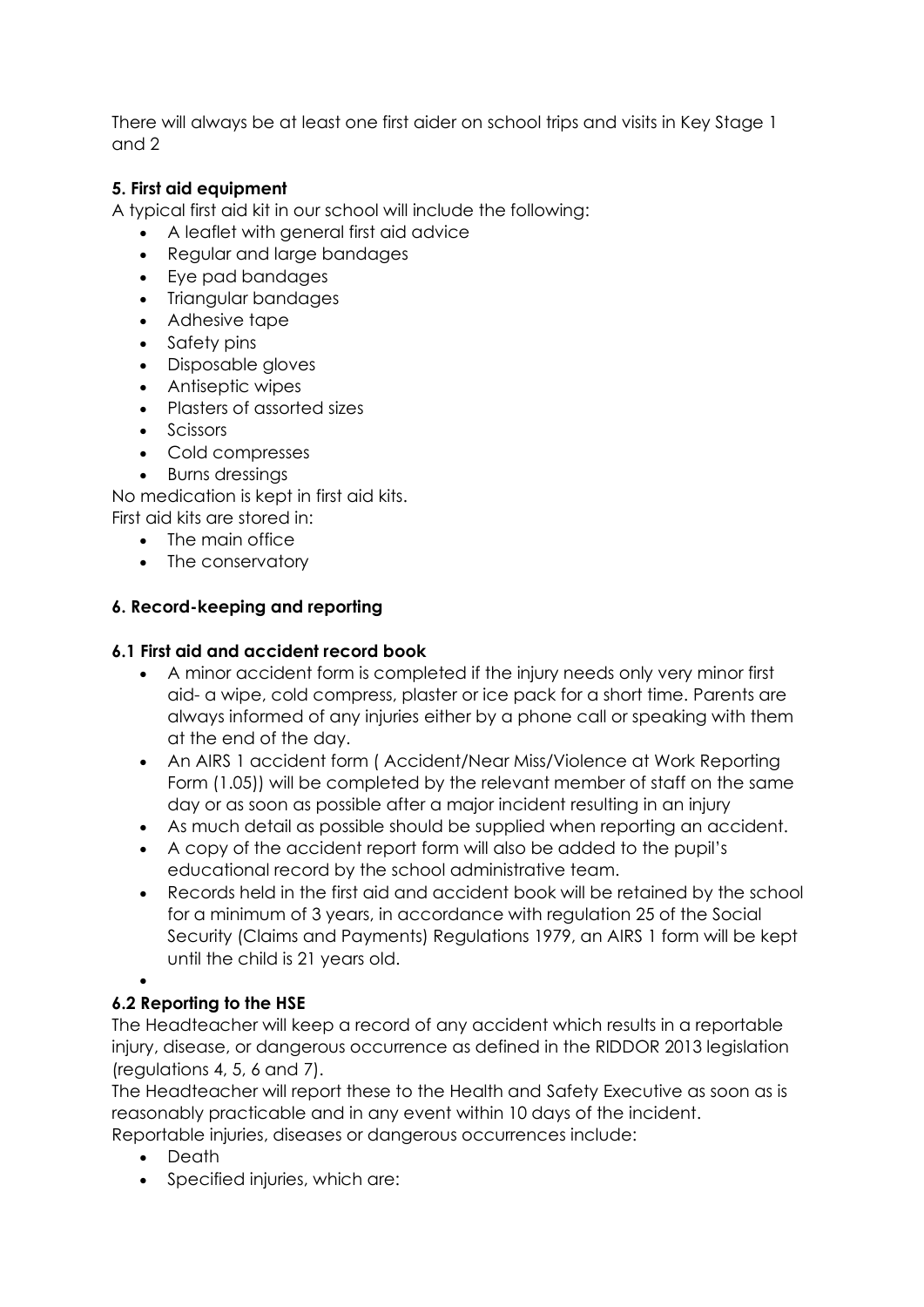- •
- o Fractures, other than to fingers, thumbs and toes
- o Amputations
- o Any injury likely to lead to permanent loss of sight or reduction in sight
- o Any crush injury to the head or torso causing damage to the brain or internal organs
- o Serious burns (including scalding)
- o Any scalping requiring hospital treatment
- o Any loss of consciousness caused by head injury or asphyxia
- o Any other injury arising from working in an enclosed space which leads to hypothermia or heat-induced illness, or requires resuscitation or admittance to hospital for more than 24 hours
- Injuries where an employee is away from work or unable to perform their normal work duties for more than 7 consecutive days (not including the day of the incident)
- Where an accident leads to someone being taken to hospital
- Near-miss events that do not result in an injury, but could have done. Examples of near-miss events relevant to schools include, but are not limited to:
- •
- o The collapse or failure of load-bearing parts of lifts and lifting equipment
- o The accidental release of a biological agent likely to cause severe human illness
- o The accidental release or escape of any substance that may cause a serious injury or damage to health
- o An electrical short circuit or overload causing a fire or explosion

Information on how to make a RIDDOR report is available here:

[How to make a RIDDOR report, HSE](http://www.hse.gov.uk/riddor/report.htm)

http://www.hse.gov.uk/riddor/report.htm

#### **6.3 Notifying parents**

The class teacher or teaching assistant will inform parents of any accident or injury sustained by a pupil, and any first aid treatment given, on the same day, or as soon as reasonably practicable. Foundation Stage parents and those with children in Key Stage 1 also receive a 'Mr Bump' note to take home for any minor accidents.

## **6.4 Reporting to Ofsted and child protection agencies**

The Headteacher will notify Ofsted of any serious accident, illness or injury to, or death of, a pupil while in the school's care. This will happen as soon as is reasonably practicable, and no later than 14 days after the incident.

The Headteacher will also notify local authority child protection agencies (MASH team) of any serious accident or injury to, or the death of, a pupil while in the school's care.

## **7. Training**

All school staff are able to undertake first aid training if they would like to. All first aiders must have completed a training course, and must hold a valid certificate of competence to show this. The school will keep a register of all trained